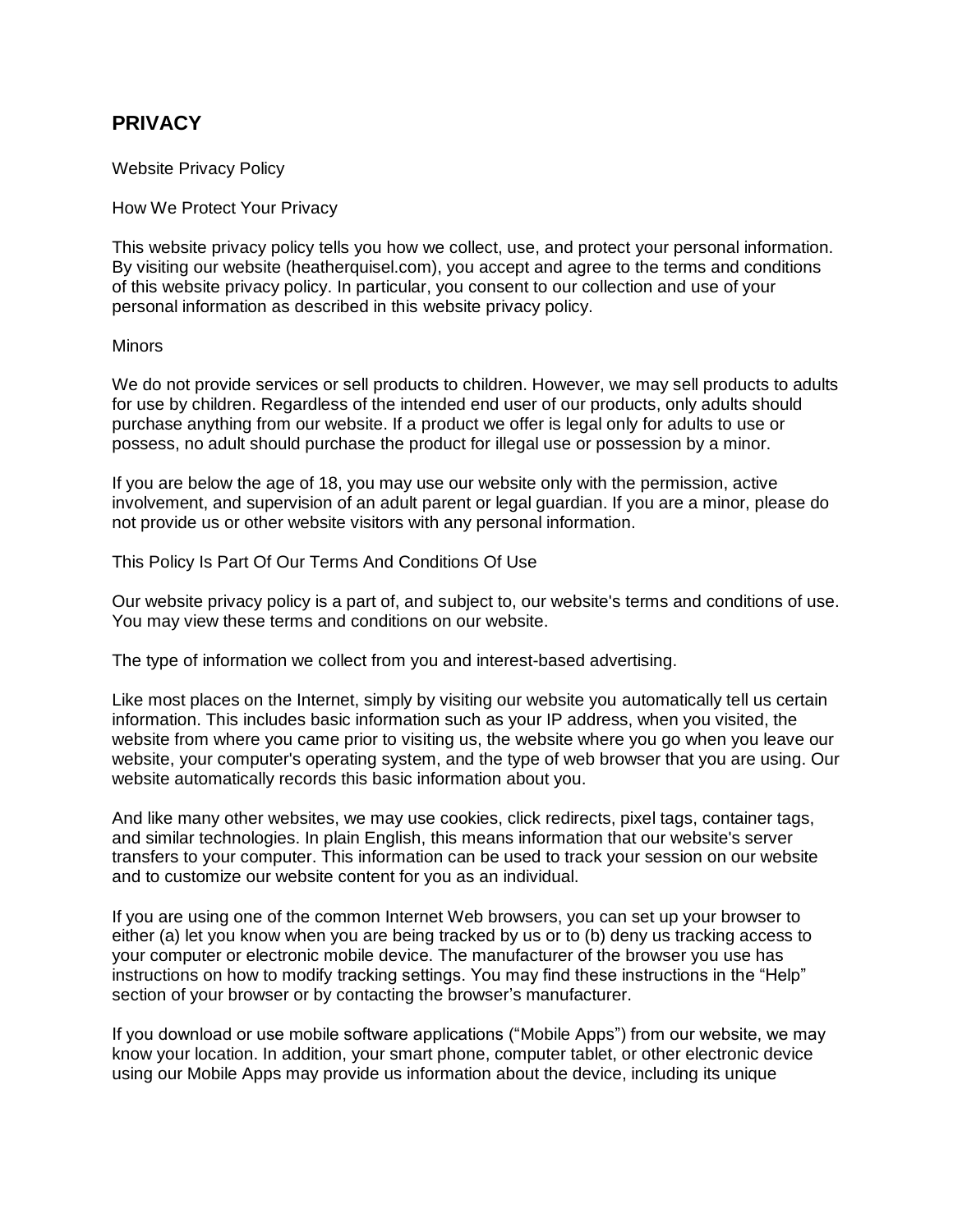identifier, make and model, operating system, mobile network carrier, and your telephone number.

We may also collect any data that you provide us by posting it at our website or by sending to us via email. You can always choose not to provide us with information. However, if you do withhold information, we may deny you access to some or all of our website's services and features.

Some transactions between you and our website may involve payment by credit card, debit card, checks, money orders, and/or third party online payment services. In such transactions, we will collect information related to the transaction as part of the course of doing business with you, including your billing address, telephone number, and other information related to the transaction.

What We Do With Your Information

We use your information to operate our website's business activities. For example, we may use this data to contact you about changes to our website, new products and services, special offers, resolve disputes, troubleshoot issues, and enforce our website's terms and conditions.

If you download or use Mobile Apps from our website, the information we learn about you may be used by us to give you personalized content based upon your location and other data you share. If you do not want to share your location via Mobile Apps, check the instruction manual for your electronic device or contact your device's manufacturer to see if you can turn off the locator feature.

As a general rule, we will not give your data to third parties without your permission. However, there are some important exceptions to this rule that are described in the following paragraphs.

We may, in our sole discretion, provide information about you to law enforcement or other government officials for purposes of fraud investigations, alleged intellectual property infringement, or any other suspected illegal activity or matters that may expose us to legal liability.

Some government intelligence agencies have the technological ability to access data from our website without our cooperation, knowledge, or consent. Even if we were to learn of such access, we may not be able to tell you because of national security laws. Please take this risk into account before supplying information to us or any other website owner.

Although we do not disclose individually identifiable information, we may disclose aggregate data about our website's visitors to advertisers or other third parties for marketing and promotional purposes.

From time to time, we may use third party suppliers to provide services on our website. If a supplier wants to collect information about you, you will be notified. However, you will never be required to give information to a third party supplier. We restrict the way third party suppliers can use your information. They are not allowed to sell or give your information to others.

If we sell our website, we may transfer your information to the purchaser of the site. Upon completion of such a transfer, we will no longer possess or control the data received by the purchaser.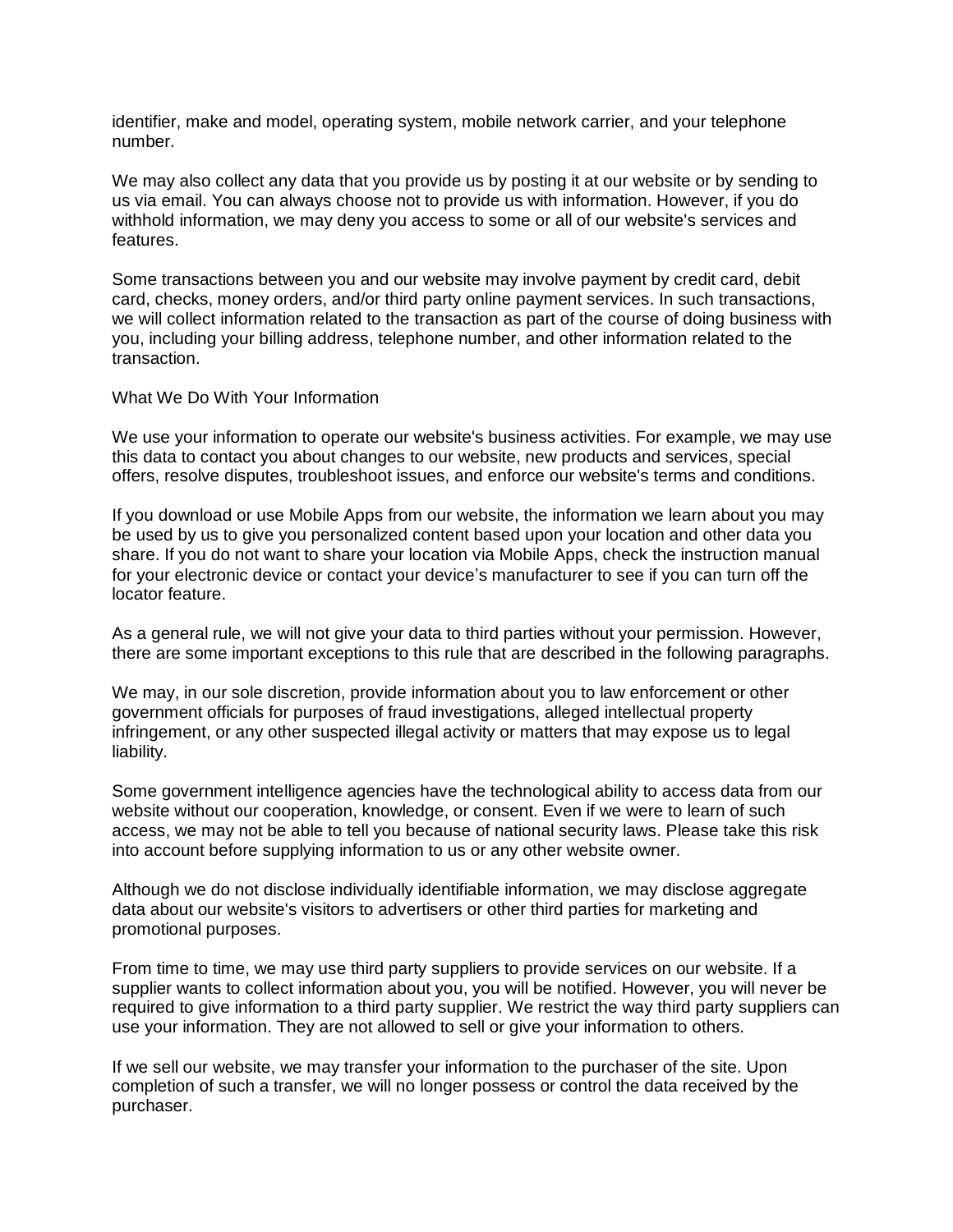Do-Not-Track, Interest-Based Advertising, Remarketing, and Dynamic Ad Serving

## Do-Not-Track

We try to honor any Do-Not-Track signals you send through your web browser when visiting our website. However, please read the following important information about "Interest-Based Advertising," "Remarketing," and "Dynamic Ad Serving" so that you understand the type of tracking that may be done by third party vendors when you visit our site and how you can opt out of such tracking.

## Interest-Based Advertising

When you visit our website, you may view advertisements posted on the site by Google or other companies. These advertising companies may collect information about you while you are visiting this website and other websites. They may use this data to show you advertisements on this website and elsewhere on the Internet about products and services you might like.

This website does not collect the information or control the content of the advertisements that you will see. You may be able to opt out of such advertising. To find out more about Google privacy policies and its DoubleClick DART cookie used to generate interest-based advertising, go to http://www.google.com/privacy/ads/.

## Protect My Choices

If you are using Internet Explorer, Mozilla Firefox, or Google Chrome browsers, you may wish to install the "Protect My Choices" browser extensions that are designed to help you protect your opt-out preferences. To learn more, go to http://www.aboutads.info/PMC.

## Remarketing

This website may use a remarketing tag to advertise online. This means that Google and other third-party vendors may show our ads to you on sites across the Internet. These third-party vendors, including Google, may use cookies to serve ads to you based upon your past visits to our website.

If you would like to opt out of Google's use of cookies, you can visit the company's Ad Preferences Manager at https://www.google.com/ads/preferences/.

In the alternative, you can opt out of the use of cookies by third-party vendors by going to the Network Advertising Initiative's opt-out page located at http://www.networkadvertising.org/choices/ .

## Dynamic Ad Serving

Our website may use Google's Dynamic Ad Serving feature. To opt out of interest-based ads by Google, follow Google's opt-out instructions located at https://support.google.com/ads/answer/2662922?hl=en .

DoubleClick Remarketing Pixels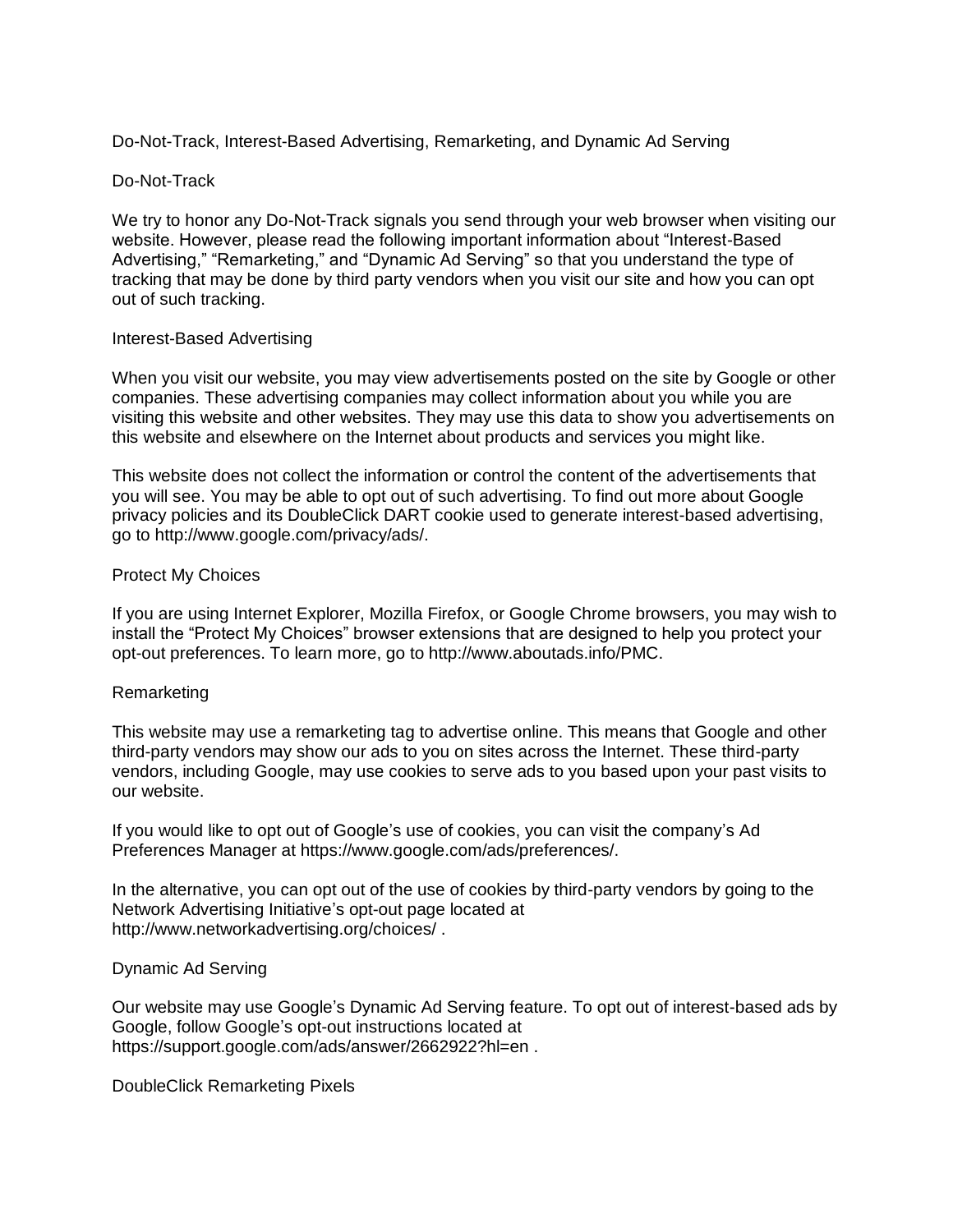Our website may use DoubleClick's remarketing pixels. If you would like to opt out of DoubleClick's use of cookies, you can visit the DoubleClick opt-out page at https://www.google.com/settings/ads/onweb#display\_optout.

Your use of this website without opting out means that you understand and agree to data collection to provide you with interest-based advertising.

#### User Names And Passwords

Your access to parts of our website may be protected by a user name and a password. Do not give your password to anyone. If you enter a section of our website that requires a password, you should log out when you leave. As a safety precaution, you should also close out of your web browser completely and re-open it before viewing other parts of the Internet.

#### Your Use Of Information And Unsolicited Commercial Email

If you obtain personally identifiable information about another website user, you are not allowed to disclose this information to anyone else without the consent of the user and our consent too.

We hate junk email (spam). Information you obtain from our website about us or other site users cannot be used by you or others to send unsolicited commercial email or to send unsolicited commercial communications via our website's posting or other communication systems.

Your Voluntary Disclosure Of Information To Third Parties Who Are Not Our Suppliers

You may choose to provide personal information to website visitors or other third parties who are not our suppliers. Please use caution when doing so. The privacy policies and customs of these third parties determine what is done with your information.

## Autoresponders

We may use autoresponders to communicate with you by email. To protect your privacy, we use a verified opt-in system for such communications and you can always opt-out of such communications using the links contained in each autoresponder message. If you have difficulties opting out, you may contact us by sending an email to quisel.heather[at]gmail.com, or sending us mail to the address listed below.

## Information Security

We try to keep your information secure. If we become aware of a data vulnerability, where economically feasible, we will attempt to promptly fix it in order to keep your data safe. However, with governments spying online using sophisticated technology and hackers data mining sites, no website owner can guarantee your information will be completely safe from unauthorized access by others. Please take these security risks into account before giving information to us or any other website owner.

#### Data Retention

We will keep your data for as long as we need it to provide you with products and services, comply with applicable law, resolve any disputes between us or with third parties, and to enforce any contracts between us.